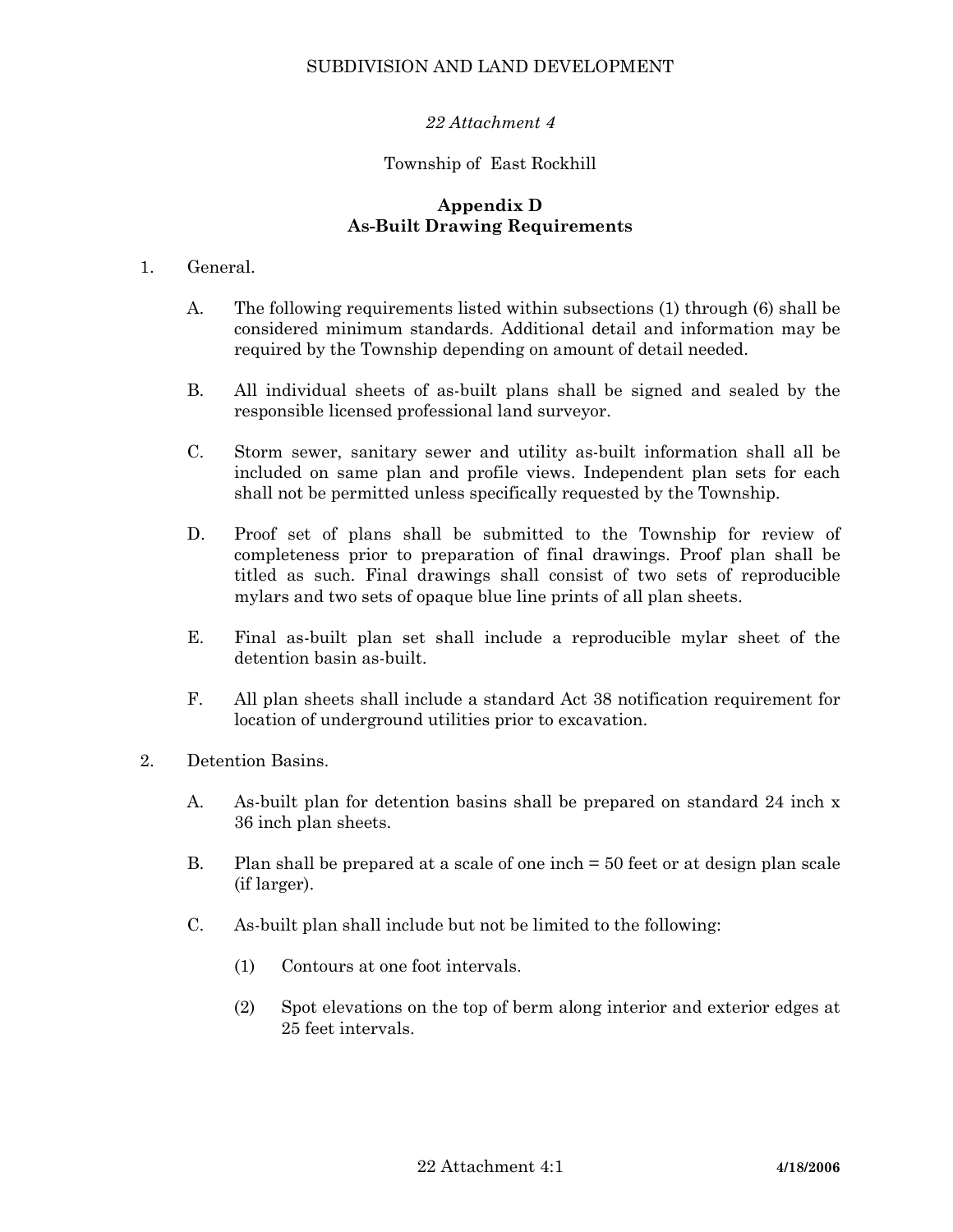- (3) Spot elevations on the top of berm and spillway crest at all four corners of the spillway and spot elevations centrally on interior and exterior edge of the spillway.
- (4) Stage/storage calculations must be included on the plan.
- (5) Size, type, length, inverts and slope of outfall pipe.
- (6) Top of structure elevation and all associated inverts/sizes of weirs and orifices on same.
- (7) Inverts of all storm sewer pipes discharging into the basin.
- (8) As-built information on constructed swales which discharge into the basin shall be furnished upon request, as required by the Township.
- 3. Storm Sewer.
	- A. Drafting Standards.
		- (1) Plan size must be standard 24 inch x 36 inch plan sheets.
		- (2) Plan shall be prepared utilizing standard plan and profile paper.
		- (3) Horizontal scale must be one inch = 50 feet, and vertical scale must be one inch = feet or at design plan scales (if larger.)
		- (4) Plan Views.
			- (a) Plan view shall delineate all right-of-way and easement boundaries and all property corners that intersect same.
			- (b) Centerline stationing shall be included along all streets.
			- (c) All roadways, curbing and sidewalk shall be shown and dimensioned.
			- (d) All lot numbers shall be labeled.
	- B. Storm sewer as-built information shall include but not be limited to the following:
		- (1) Grate and manhole rim elevations.
		- (2) Pipe sizes, types, lengths and slopes.
		- (3) Inverts of all inlets, manholes and endwalls.